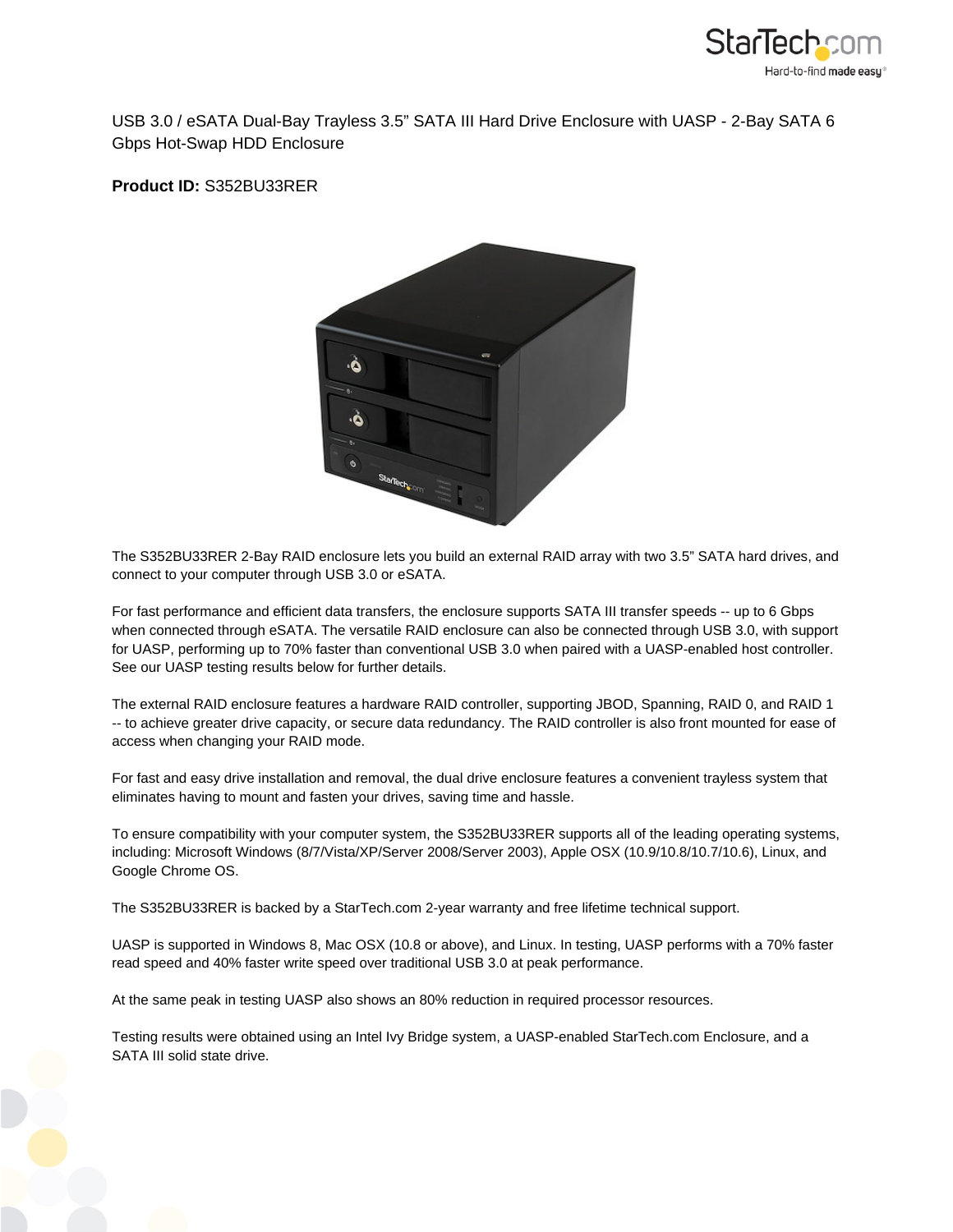

# **Certifications, Reports and Compatibility**

## **Applications**

• Build an external RAID 1 array for data redundancy, to protect against drive failure when working with important data

- Externally work with very large files securely in video editing or photography applications
- Quickly transfer large data files from your computer to a secure external RAID enclosure

### **Features**

- Supports SATA III (6 Gbps) and UASP (5 Gbps) for optimal performance
- Hardware RAID with support for RAID0 / RAID1 / BIG / JBOD
- Trayless removable HDD slots with drive locks
- Compatible with SATA revision I/II/III (1.5/3.0/6.0 Gbps) drives
- Compatible with USB 3.0/2.0/1.1 (5 Gbps / 480 Mbps / 1.5 Mbps)
- Front-mounted RAID controller
- USB 3.0 and eSATA cables included

#### **Hardware**

| Warranty               | 2 Years           |
|------------------------|-------------------|
| Front Door Key Lock    | Yes               |
| Fan(s)                 | Yes               |
| Fans                   | 70 mm             |
| Interface              | USB 3.0 & eSATA   |
| <b>Bus Type</b>        | $USB$ 3.0         |
| Number of Drives       | $\mathcal{P}$     |
| Drive Size             | 3.5 <sub>in</sub> |
| Compatible Drive Types | <b>SATA</b>       |
| Drive Installation     | Removable         |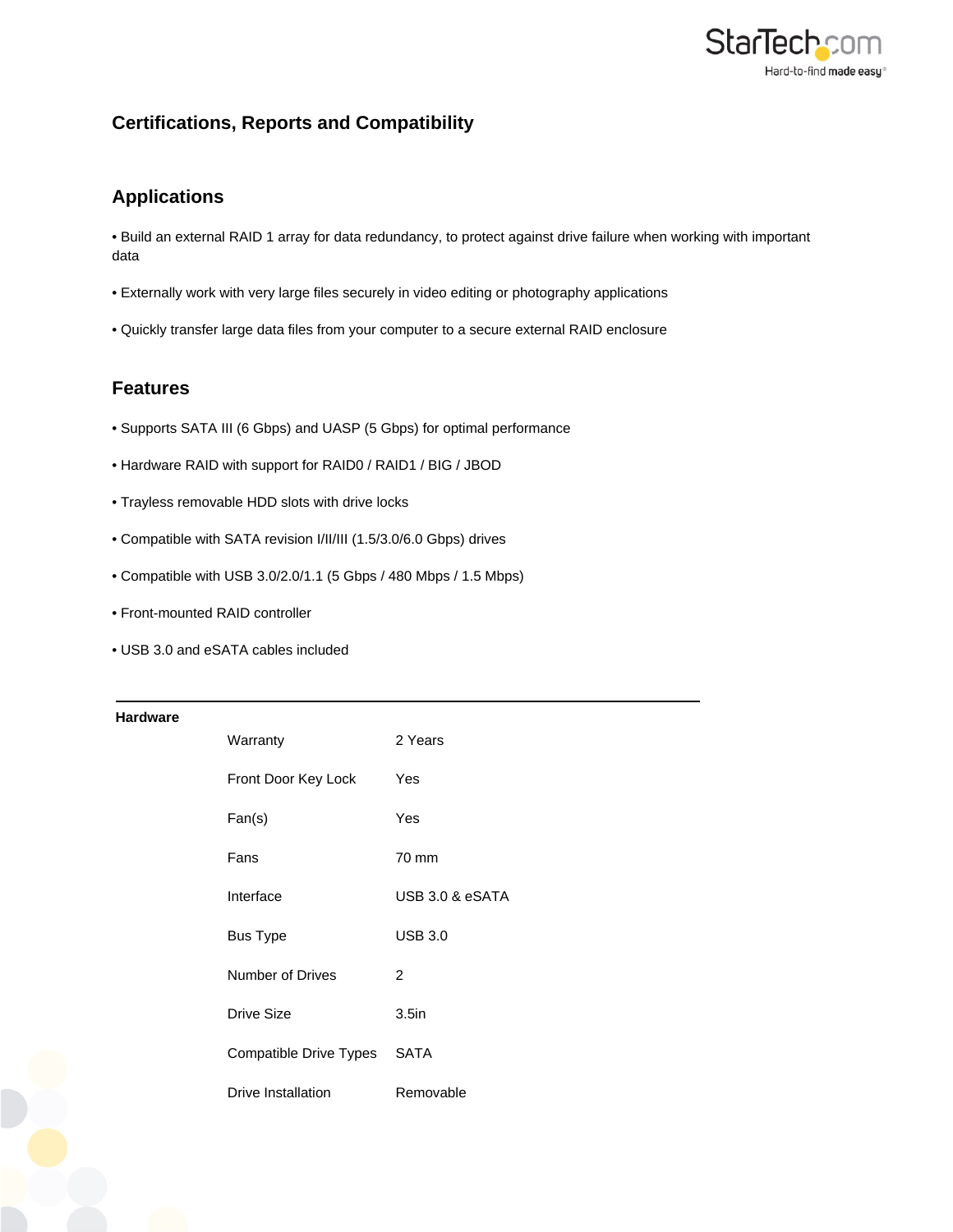

| Sleeve Bearing                                                                                                                 |
|--------------------------------------------------------------------------------------------------------------------------------|
|                                                                                                                                |
| JMicron - JMS562                                                                                                               |
|                                                                                                                                |
| 12.72 CFM                                                                                                                      |
| 26.24 dBa                                                                                                                      |
| 6 Gbps                                                                                                                         |
| USB 3.0 - 5 Gbit/s                                                                                                             |
|                                                                                                                                |
|                                                                                                                                |
| SATA III (6 Gbps)                                                                                                              |
|                                                                                                                                |
|                                                                                                                                |
| <b>BIG (Spanning or Concatenation)</b>                                                                                         |
| JBOD - (Just a Bunch of Disks)                                                                                                 |
| RAID 0 (Striped Disks)                                                                                                         |
| RAID 1 (Mirrored Disks)                                                                                                        |
| Currently tested with up to 4TB 7200 RPM 3.5" hard drives per bay<br>(8TB total) and 2TB 5900 RPM 2.5" hard drives (2TB total) |
|                                                                                                                                |
|                                                                                                                                |
| SATA Data & Power Combo (7+15 pin)                                                                                             |
| USB Type-B (9 pin) USB 3.0                                                                                                     |
| eSATA (7 pin, Data)                                                                                                            |
| OS independent; No software or drivers required                                                                                |
|                                                                                                                                |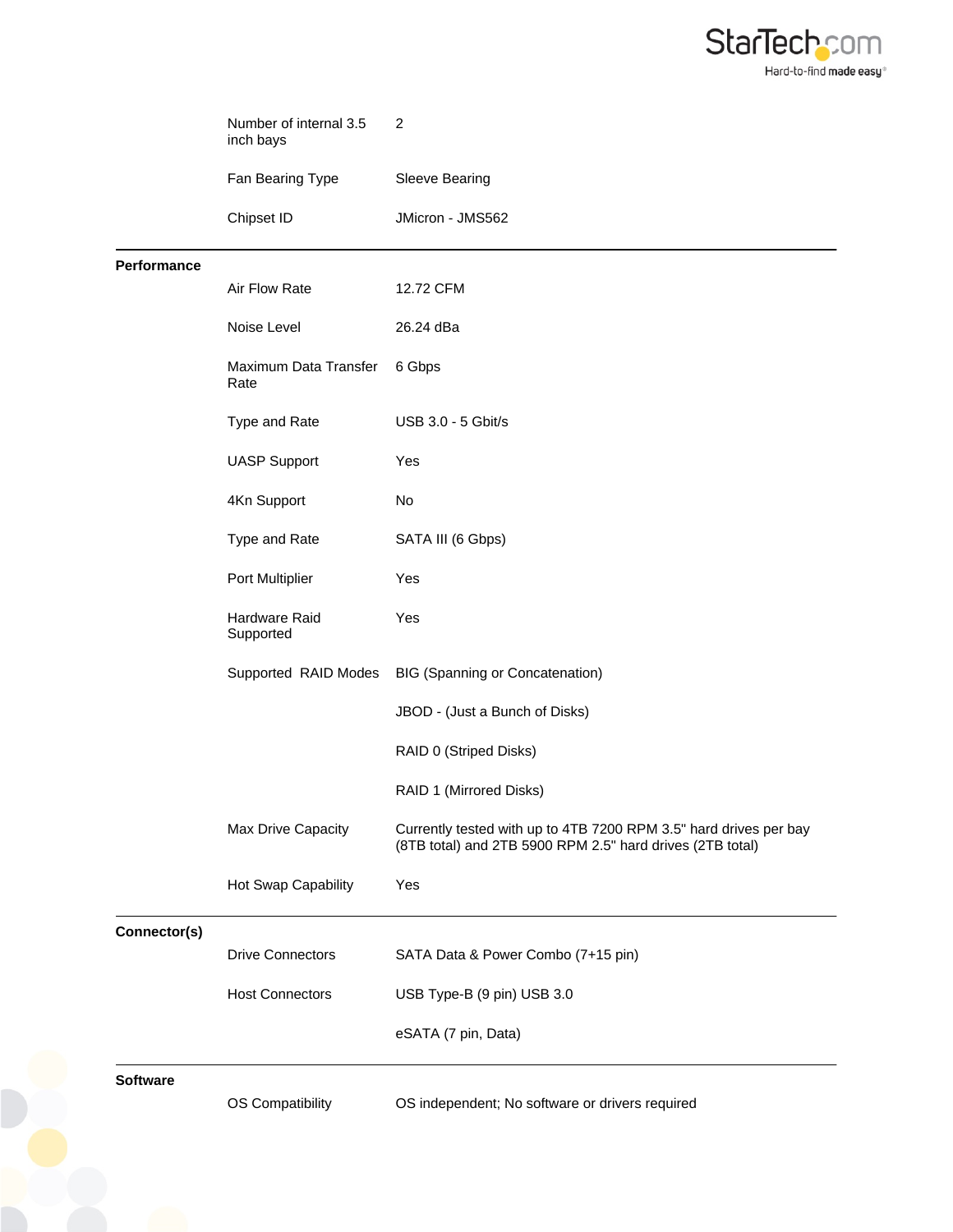

| <b>Indicators</b>                         |                                 |                           |
|-------------------------------------------|---------------------------------|---------------------------|
|                                           | <b>LED Indicators</b>           | HDD 1 Activity            |
|                                           |                                 | HDD 2 Activity            |
|                                           |                                 | RAID LED                  |
| <b>Power</b>                              |                                 |                           |
|                                           | Power Source                    | AC Adapter Included       |
|                                           | Input Voltage                   | 100 - 240 AC              |
|                                           | Output Voltage                  | <b>12V DC</b>             |
|                                           | <b>Output Current</b>           | 3 A                       |
|                                           | Power Consumption (In<br>Watts) | 36                        |
| <b>Environmental</b>                      |                                 |                           |
|                                           | <b>Operating Temperature</b>    | 5C to 35C (41F to 95F)    |
|                                           | Storage Temperature             | -20C to 50C (-4F to 122F) |
|                                           | Humidity                        | 20%RH~80%RH               |
| <b>Physical</b><br><b>Characteristics</b> |                                 |                           |
|                                           | Product Length                  | 8.5 in [21.5 cm]          |
|                                           | Product Width                   | 5.1 in [13 cm]            |
|                                           | Product Height                  | 4.6 in [11.8 cm]          |
|                                           | Weight of Product               | 4.1 lb [1.8 kg]           |
| Packaging<br><b>Information</b>           |                                 |                           |
|                                           | Package Length                  | 11.9 in [30.1 cm]         |
|                                           | Package Width                   | 8.2 in [20.8 cm]          |
|                                           | Package Height                  | 7.4 in [18.7 cm]          |
|                                           | Shipping (Package)<br>Weight    | 6.3 lb [2.9 kg]           |
|                                           |                                 |                           |